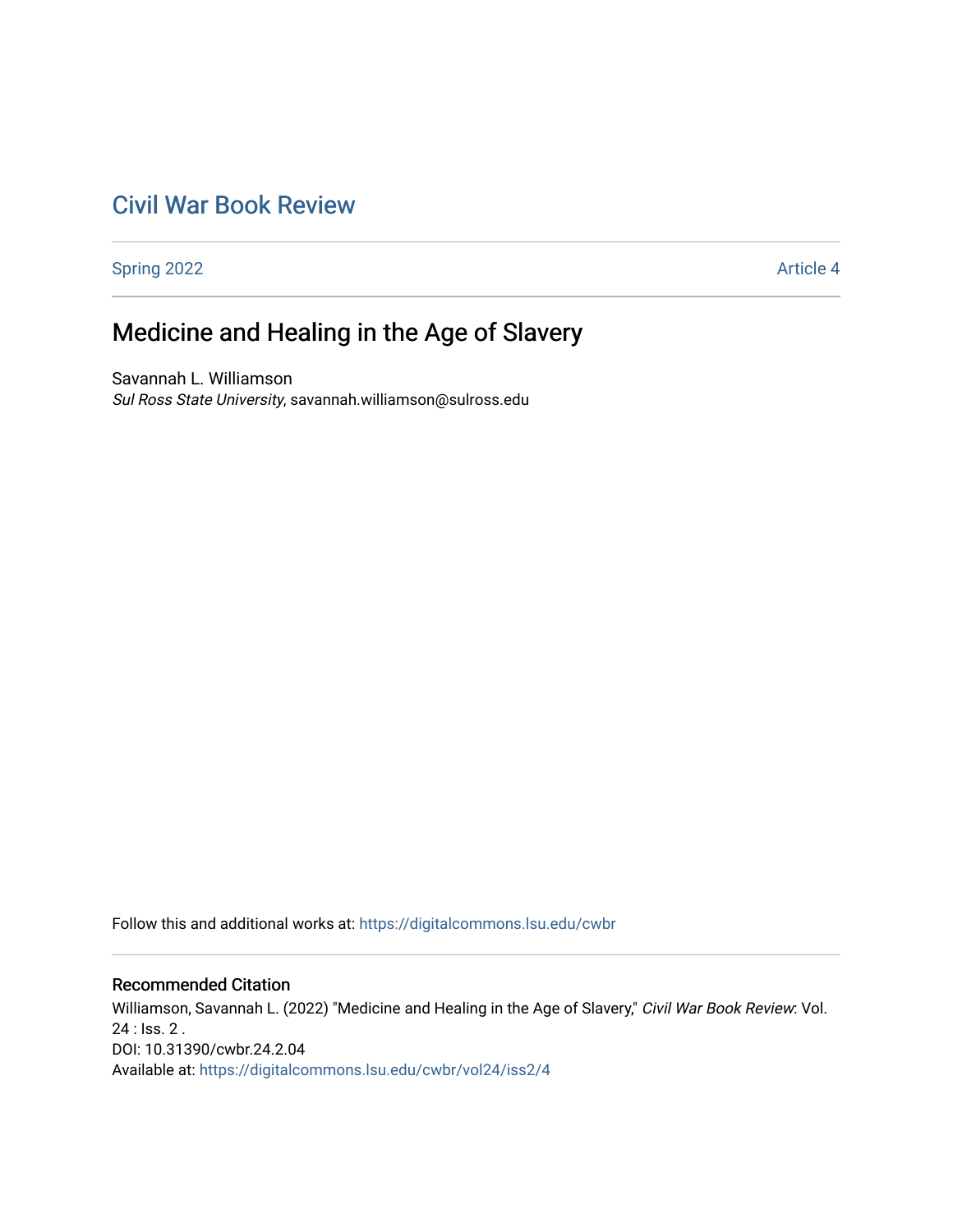### **Review**

### **Williamson, Savannah L.**

## **Spring 2022**

**Smith, Sean Morey and Christopher D. E. Willoughby, eds.** *Medicine and Healing in the Age of Slavery*. Louisiana State University Press, 2021. HARDCOVER. \$45.00 ISBN 9780807171219 pp. 240.

Within the permanent collection of the Smithsonian's National Museum of African American History and Culture is the "Michelle Obama Story Quilt," made by South Carolina artist Vermelle "Bunny" Rodrigues to highlight the connection between Michelle Obama and the Gullah Geechee Cultural Heritage Corridor through the First Lady's great-great-grandfather, Jim Robinson, who was born into slavery around 1850 on a rice plantation near Georgetown, South Carolina. As a Gullah Ooman on Hilton Head Island, South Carolina, Bunny Rodrigues was both a matriarch and a healer, responsible for transmitting herbal, homeopathic, religious, and spiritual knowledge that was rooted in African worldviews and passed down through families, from one generation to another, in oral traditions such as folklore, myth, and songs. Bunny and her husband Andrew founded the Gullah Museum of South Carolina to share the history, folklore, traditions, and practices of Gullah people and the African Diaspora with visitors along the Gullah Geechee Cultural Heritage Corridor of coastal Florida, Georgia, South Carolina, and North Carolina.<sup>1</sup>

Prior to her death in 2015, Bunny Rodrigues's life was part of a greater narrative of the ways in which healing traditions shaped the various slave systems that came about and developed throughout the Atlantic World from roughly 1500 to 1900, and whose legacies persist in medical systems and societies today. In *Medicine and Healing in the Age of Slavery,* editors Sean M. Smith and Christopher Willoughby disrupt the traditional geographical and temporal limits of slavery studies through a collection of essays that examine slavery in British, Spanish, French, Dutch, and Portuguese Empires and their successors, from West Africa to the Caribbean, to North and South America.

<sup>1</sup> Rodrigues, Vermelle "Bunny," and Andrew Rodrigues. Interviewed by Savannah L. Williamson. Oral Interview. Hilton Head Island, South Carolina, 14 March 2011.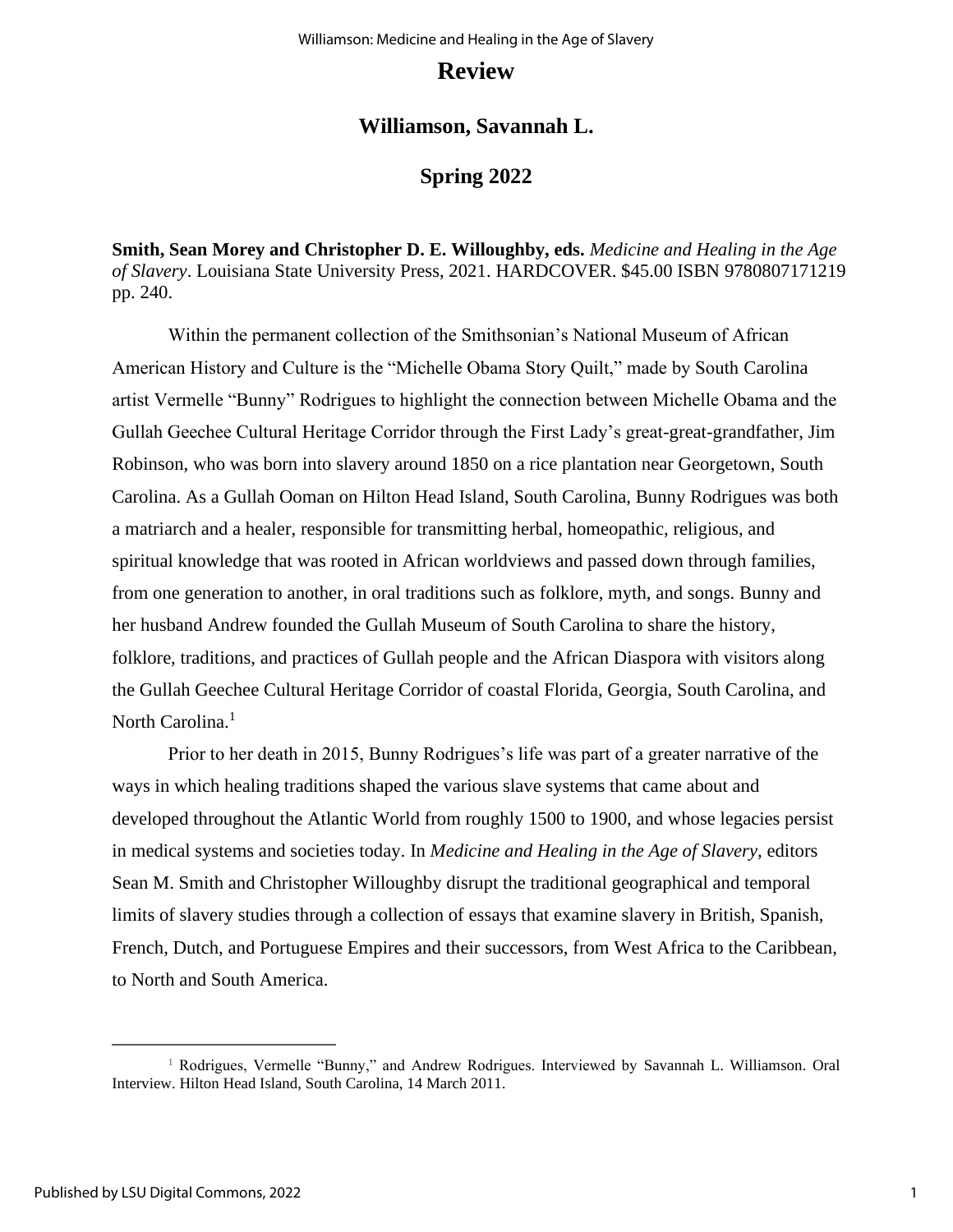#### Civil War Book Review, Vol. 24, Iss. 2 [2022], Art. 4

The first section of the volume, "Knowledge," examines the transmission and transformation of Indigenous and African healing practices throughout colonial slave societies. By focusing on the diverse participants in the medical marketplace of the Atlantic World, this volume decentralizes Western medicine and healing practices as unique and dominant by placing it equally among healing systems, including the herbal, folk, and conjuring traditions of Africa, the Americas, and Europe, that circulated throughout the Atlantic World. Indigenous American and African healers incorporated European knowledge into their practices just as European healers brought American and African knowledge into theirs, creating a diverse and interconnected system of medical care throughout the Atlantic World.

Part two, "Experience," examines the ways in which enslaved people worked to maintain control over their own bodies and health care, pursuing their own self-interest and working to ameliorate the conditions of bondage. Rather than view enslavers as the only actors in medical decisions, *Medicine and Healing* emphasizes the active participation of enslaved patients and healers who had their own conception and understanding of illness and healing and sought to manage their own care. Enslaved peoples understood their own market value, often manipulating market valuations to achieve their own goals. Meanwhile, slavery and concepts of health were integral to the development of financial markets, credit systems, and legal statutes. Some understood the law well enough to successfully sue for their freedom based on their right to obtain the medical care of their choosing, bending the medical marketplace of the Atlantic Diaspora to their individual needs, and highlighting the ways in which medicine and health functioned both as tools for control and for autonomy over enslaved bodies. Whether in sickness or health, enslaved and free peoples worked to ameliorate the conditions of bondage for their own self-interest, medical or otherwise.

This volume also highlights the role of the state in regulating race, labor, commerce, health, and medicine in Atlantic World slavery. Though owners and traders often hired physicians to intervene in the health of enslaved peoples, the interests of medical practitioners and slaveholders did not always align—physicians sought professional legitimacy and profit, while owners often desired their human chattel to be "sound" or well enough to labor, which did not always mean healthy. Part three, "Profession," establishes the ways in which state institutions facilitated the professionalization of medicine by determining orthodox and heretical practices and, therefore, who could be a licensed practitioner, setting prices on enslaved people with disabilities, relying on physicians' courtroom testimony in warranty suits, creating state-run